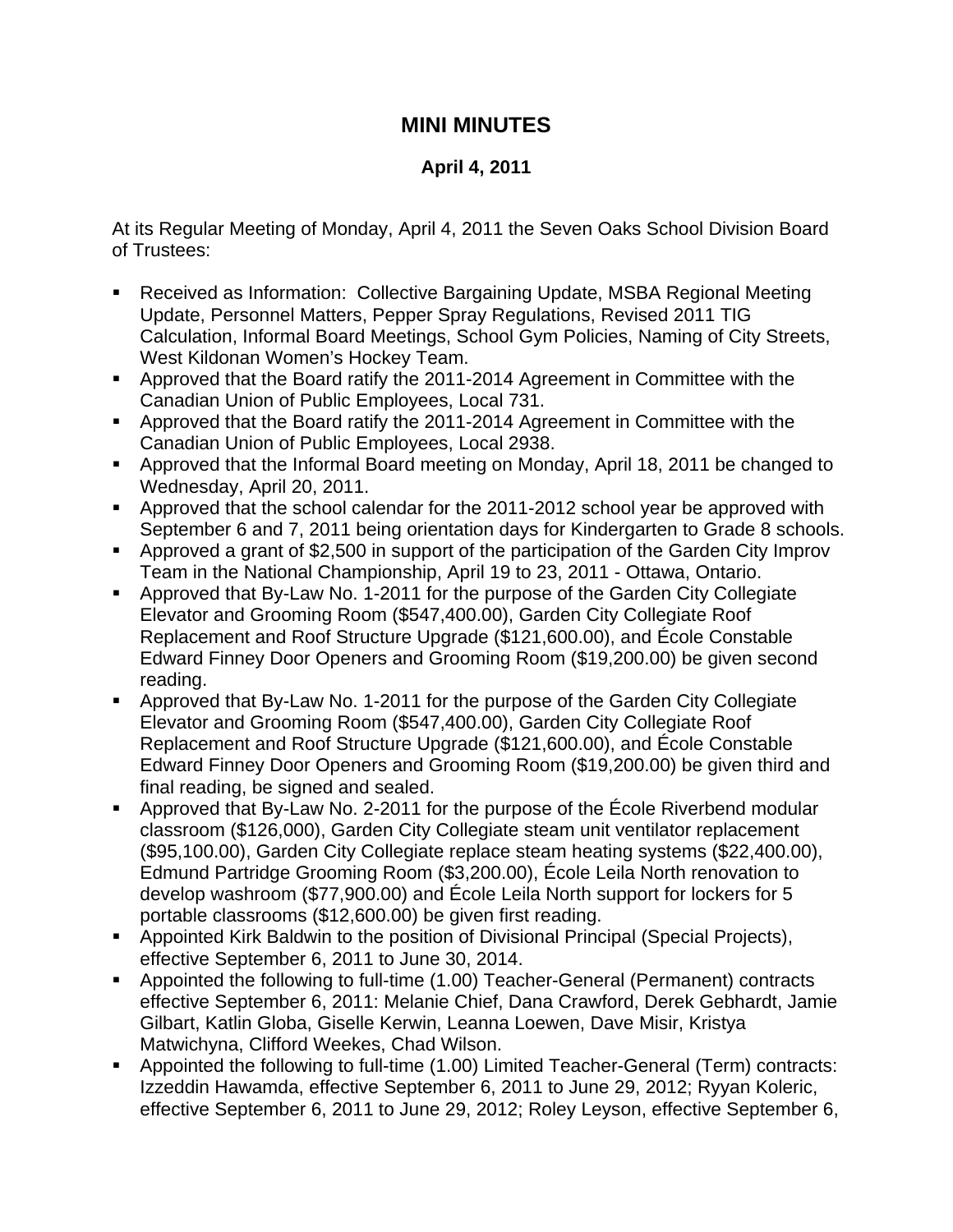2011 to June 29, 2012; Brooklyn Pratt, effective May 30, 2011 to June 30, 2011 and September 6, 2011 to June 29, 2012; Victoria Robson, effective April 4, 2011 (indefinite).

- Appointed Helen Lesser to a part-time (.67) Limited Teacher-General (Term) contract effective April 4, 2011 (indefinite).
- **Appointed the following to Substitute Teacher contracts effective the 2010-2011** school year: Jeffery Dykerman; Cindy José, Barbara Warbanski.
- Appointed Melissa Neapew to a part-time (.80) school secretary effective April 4, 2011.
- Appointed the following to the position of Neighborhood Immigrant Settlement Workers: Randean Kopytko, full-time (37.5 hours per week) effective April 1, 2011 to March 31, 2012 and Vaska Miteva-Karamanova, part-time (15 hours per week) effective April 1, 2011 to March 31, 2012.
- Received notice of intent to resign from Frank Sawka, custodian, effective March 24, 2011.
- Received notice of intent to resign from Erica Valiquette, school secretary, effective April 8, 2011.
- Rescinded the following Superintendents' Personnel Report Motion: #10B-040 granting Susan Simcoe a full-time (1.00) leave of absence, without pay, effective March 1, 2011 to June 30, 2011.
- Presentation: Adult Learning and Settlement Services, Larry Pudavick, Director, Adult Learning Centre.
- Approved the request to host a "Soirée française" Wine and Cheese event, May 4th, 2011 from 4:00 p.m. to 6:30 p.m. in the library at École Leila North Community School (cash bar).
- **Approved for payment:** 
	- o Certificate of Payment No. 6 for the Garden City Collegiate West Grooming Room and Elevator in the amount of \$48,328.20 be paid to Park West Projects Ltd.
	- o That the 7-1/2% Statutory Holdback on Certificate of Payment No. 6 for the Garden City Collegiate West Grooming Room and Elevator in the amount of \$3,731.91 be paid to the SOSD/ParkWest 425 GCCI Elevator Grooming Room account.
	- $\circ$  cheques #2112565-#2113023, US\$ cheques #211119-#211128, direct deposits #211003760-211004604, and pre-authorized debits #201024-#201025 in the amount of \$3,066,089.67 be approved.
- Conference reports from:
	- o Orah Moss, Teacher, Edmund Partridge School: National Science Teachers' Association Conference, March 9 to 13, 2011 - San Francisco, California.
	- o Brian Zimmerman, Teacher, Maples Collegiate: Jazz Education Network Conference, January 5 to 8, 2011 - New Orleans, Louisiana.
	- o Jennine Scott, Psychologist, E.C.S.S.: National Association of School Psychologists, February 22 to 25, 2011 - San Francisco, California.
	- o Chantal Wiebe, Psychologist, E.C.S.S.: National Association of School Psychologists, February 22 to 25, 2011 - San Francisco, California.
	- o Sopear Chhin, Teacher, Maples Collegiate: Hawaii International Conference on Education, January 4 to 7, 2011 - Honolulu, Hawaii.